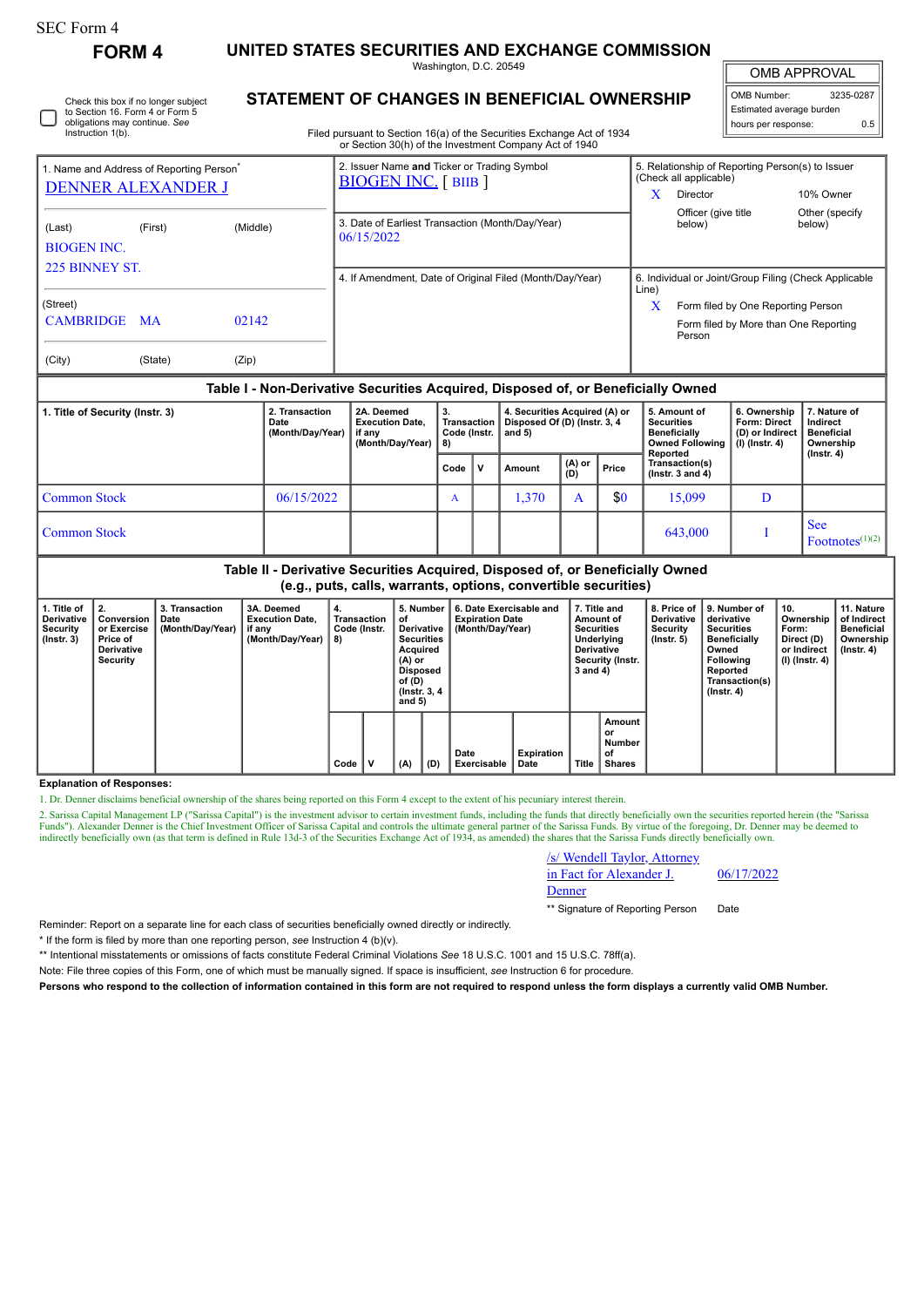Know all by these presents, that the undersigned hereby makes, constitutes and appoints Susan Alexander, Karen Maloney, Samuel Ntonme and Wendell Taylor as the undersigned?s true and lawful attorney-in-fact, with full power and authority as hereinafter described on behalf of and in the name, place and stead of the undersigned to:

(1) prepare, execute in the undersigned?s name and on the undersigned?s behalf, and submit to the U.S. Securities and Exchange Commission (the ?SEC?) a Form ID, including amendments thereto, and any other documents necessary or appropriate to obtain codes and passwords enabling the undersigned to make electronic filingswith the SEC of reports required by Section 16(a) of the Securities Exchange Act of 1934 and the rules and regulations promulgated thereunder, as amended from time to time (the ?Exchange Act?), or any rule or regulation of the SEC;

(2) prepare, execute, acknowledge, deliver and file Forms 3, 4, and 5 (including any amendments thereto) with respect to the securities of Biogen Inc., a Delaware corporation (the ?Company?), with the SEC, any national securities exchanges and the Company, as considered necessary or advisable under Section 16(a) of the Exchange Act;

(3) seek or obtain, as the undersigned?s representative and on the undersigned?s behalf, information on transactions in the Company?s securities from any third party, including brokers, employee benefit plan administrators and trustees, and the undersigned hereby authorizes any such person to release any such information to the undersigned and approves and ratifies any such release of information; and

(4) perform any and all other acts which in the discretion of such attorney-in-fact are necessary or desirable for and on behalf of the undersigned in connection with the foregoing.

The undersigned acknowledges that:

(A) this Limited Power of Attorney authorizes, but does not require, such attorney-in-fact to act in their discretion on information provided to such attorney-in-fact without independent verification of such information;

(B) any documents prepared and/or executed by such attorney-in-fact on behalf of the undersigned pursuant to this Limited Power of Attorney will be in such form and will contain such information and disclosure as such attorney-in-fact, in his or her discretion, deems necessary or desirable;

(C) neither the Company nor such attorney-in-fact assumes (i) any liability for the undersigned?s responsibility to comply with the requirement of the Exchange Act, (ii) any liability of the undersigned for any failure to comply with such requirements, or (iii) any obligation or liability of the undersigned for profit disgorgement under Section 16(b) of the Exchange Act; and

(D) this Limited Power of Attorney does not relieve the undersigned from responsibility for compliance with the undersigned?s obligations under the Exchange Act, including without limitation the reporting requirements under Section 16 of the Exchange Act.

The undersigned hereby gives and grants the foregoing attorney-in-fact full power and authority to do and perform all and every act and thing whatsoever requisite, necessary or appropriate to be done in and about the foregoing matters as fully to all intents and purposes as the undersigned might or could do if present, hereby ratifying all that such attorney-in-fact of, for and on behalf of the undersigned, shall lawfully do or cause to be done by virtue of this Limited Power of Attorney.

This Limited Power of Attorney shall remain in full force and effect until revoked by the undersigned in a signed writing delivered to such attorney-in-fact.

IN WITNESS WHEREOF, the undersigned has caused this Limited Power of Attorney to be executed as of this 14th day of January 2022.